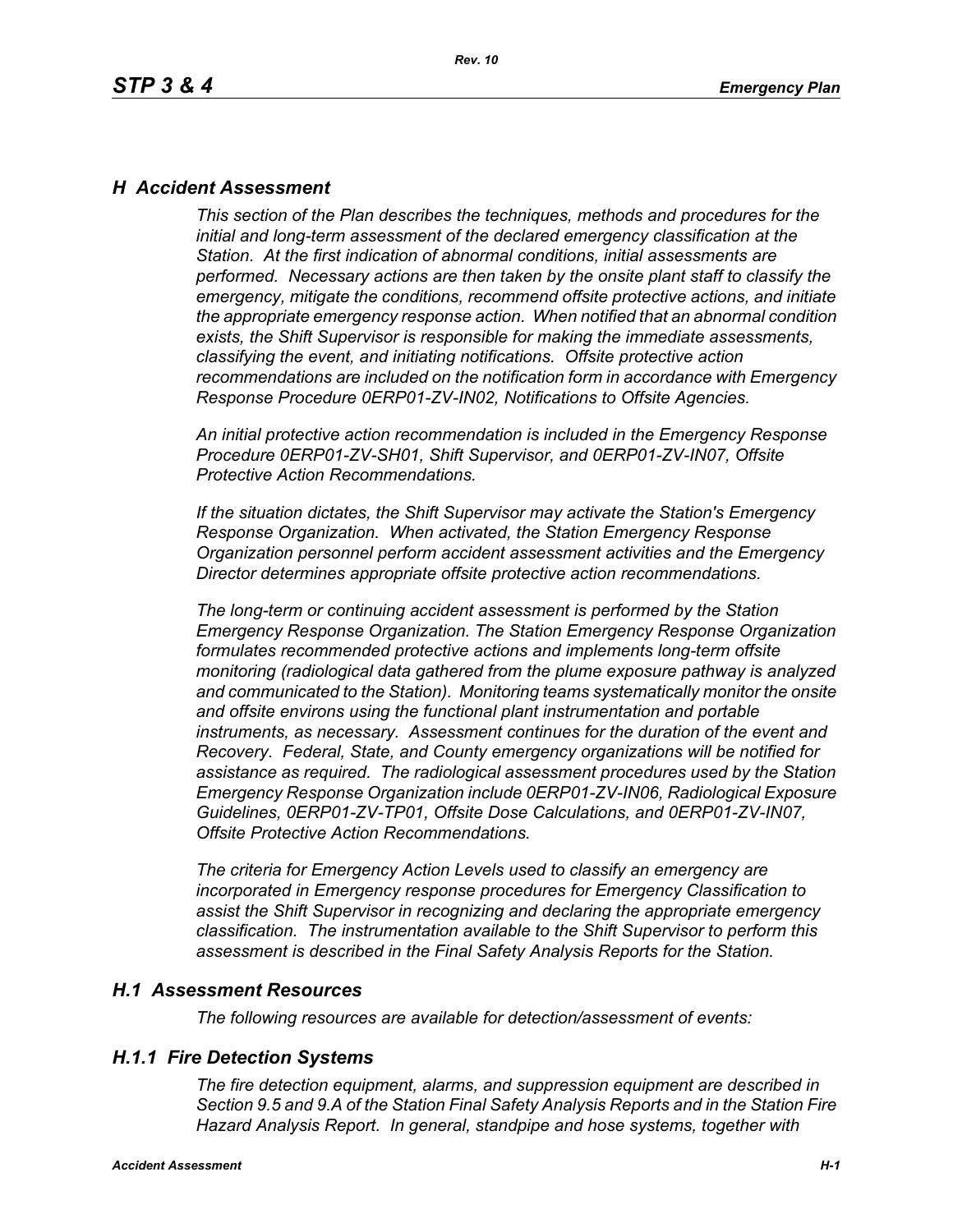*portable extinguishers, are provided in all buildings throughout the Station, except the demineralizer building for Units 1 and 2. Additionally, the following systems are provided in selected areas to enhance the total fire protection and detection program:*

- *Automatic wet pipe sprinkler system*
- *Manual pre-action dry pipe system*
- *Manual pre-action sprinklers*
- *Water spray deluge system*
- *Foam-water sprinklers*
- *Hydrants*
- *Halon system*
- *Carbon Dioxide system*

#### *H.1.2 Seismic Monitoring*

*The seismic monitoring system is described in Section 3.7 of the Station Final Safety Analysis Reports. The seismic instrumentation is a triaxial time history accelererometer unit with programmable alarm, trigger, memory, recording and data retrieval capabilities and computer interface. The appropriate trigger condition will be selected to start data capture for later analysis. Settings for the instrument's pre-event memory and length of time that data is recorded will be selected so that the significant ground motion associated with the earthquake is recorded. The recorded information can be analyzed and displayed using software supplied with the machine. This software will display the measured response spectrum to be compared with the Operating Basis Earthquake (OBE) and Safe Shutdown Earthquake (SSE) response spectrum. The seismic instrumentation locations are identified in the Station's Final Safety Analysis Reports.*

#### *H.1.3 Plant Process Instrumentation*

*The plant process instrumentation consists of various pressure, temperature, and level indicators of the Reactor Protection System and the Engineered Safety Feature System.*

*Instruments which provide information to the Plant Operations Staff for monitoring conditions in the reactor, reactor coolant system, and containment, and specific instrumentation designations and ranges are listed in the Unit Technical Specifications. These instruments provide information necessary for the rapid assessment of emergency conditions within the Station.*

*Additionally, the instrumentation provides data in the Control Room, Technical Support Center and the Emergency Operations Facility via the Emergency Response Facilities Data Acquisition and Display System or Plant Information and Control System.*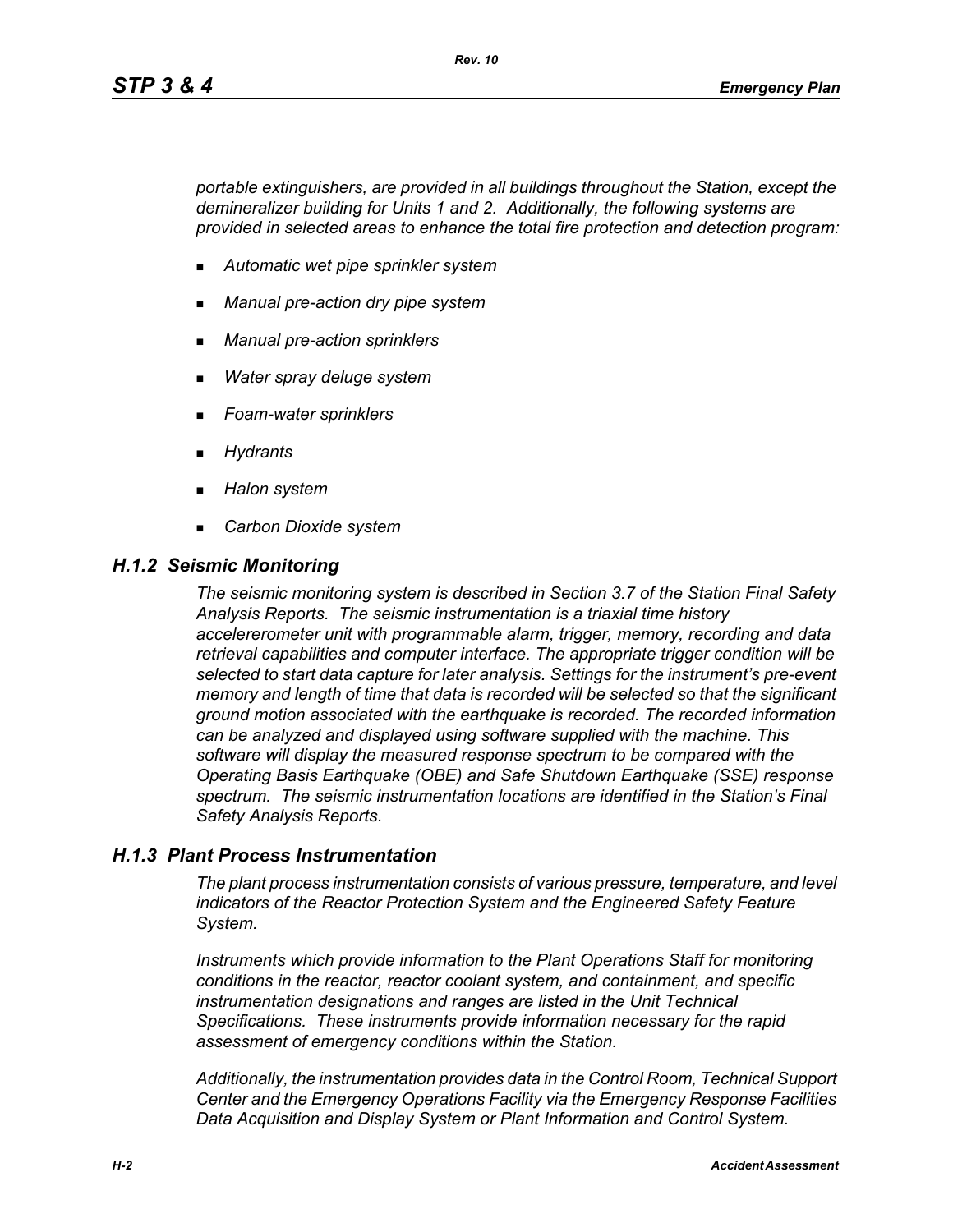### *H.1.4 Liquid Radiation Monitor*

*A liquid radiation monitor is provided for gross failed fuel detection. The monitor obtains a continuous sample from the reactor coolant system and activates an alarm on the Radiation Monitoring System if a predetermined activity level is reached. The monitor is described in Section 11.0 of the Station Final Safety Analysis Reports.*

### *H.1.5 Radiation Monitoring System*

*The Station has a system for monitoring radioactivity throughout the Station. This system is called the Radiation Monitoring System and consists of area and process/effluent radiological monitoring instrumentation. More information on the Radiation Monitoring System can be found in Section J of this Plan and is described in detail in Section 12.3 of the Station Final Safety Analysis Reports.*

#### *H.1.6 Meteorological System*

*The Station has two permanent meteorological towers near site for the analysis of current Station area meteorological data. The primary tower is a 60-meter (196.9 feet) tower, instrumentation, and computerized data output. The primary tower instrumentation includes sensors to measure wind direction, wind speed, air temperature, dew point, solar radiation, precipitation, and calculated differential temperatures between elevations. Data from the primary tower is relayed to the Station. This data is displayed by the Integrated Computer System (ICS/ERFDADS/PICS) and the Control Room meteorological instruments Table H-1 provides details on instrumentation and elevations of primary meteorological instrumentation.*

*The backup system consists of a 10-meter (32.8 feet) tower with similar but fewer instruments to measure air temperature, wind speed, and wind direction.*

*Data from either tower can be fed by independent digital processors to the Control Rooms, Technical Support Centers, Emergency Operations Facility, the Nuclear Regulatory Commission and State and County offices through direct dial modem communications.* 

*Weather forecasts are available from the National Weather Service by telephone. The Station has the option of using contracted commercial weather service or the National Weather Service.*

#### *H.1.7 Plant Liquid Systems*

*Analyses of plant liquid systems may be performed to help ascertain the nature of problems detected by other instrumentation (prior to an emergency). The samples will be collected and analyzed in accordance with Station Chemistry and Radiochemistry procedures.*

#### *H.1.8 Gaseous Effluent Radiation Monitoring System*

*The Gaseous Effluent Radiation Monitoring System is based on the Radiation Monitoring System multiple channel analysis. Each channel consists of a sampling*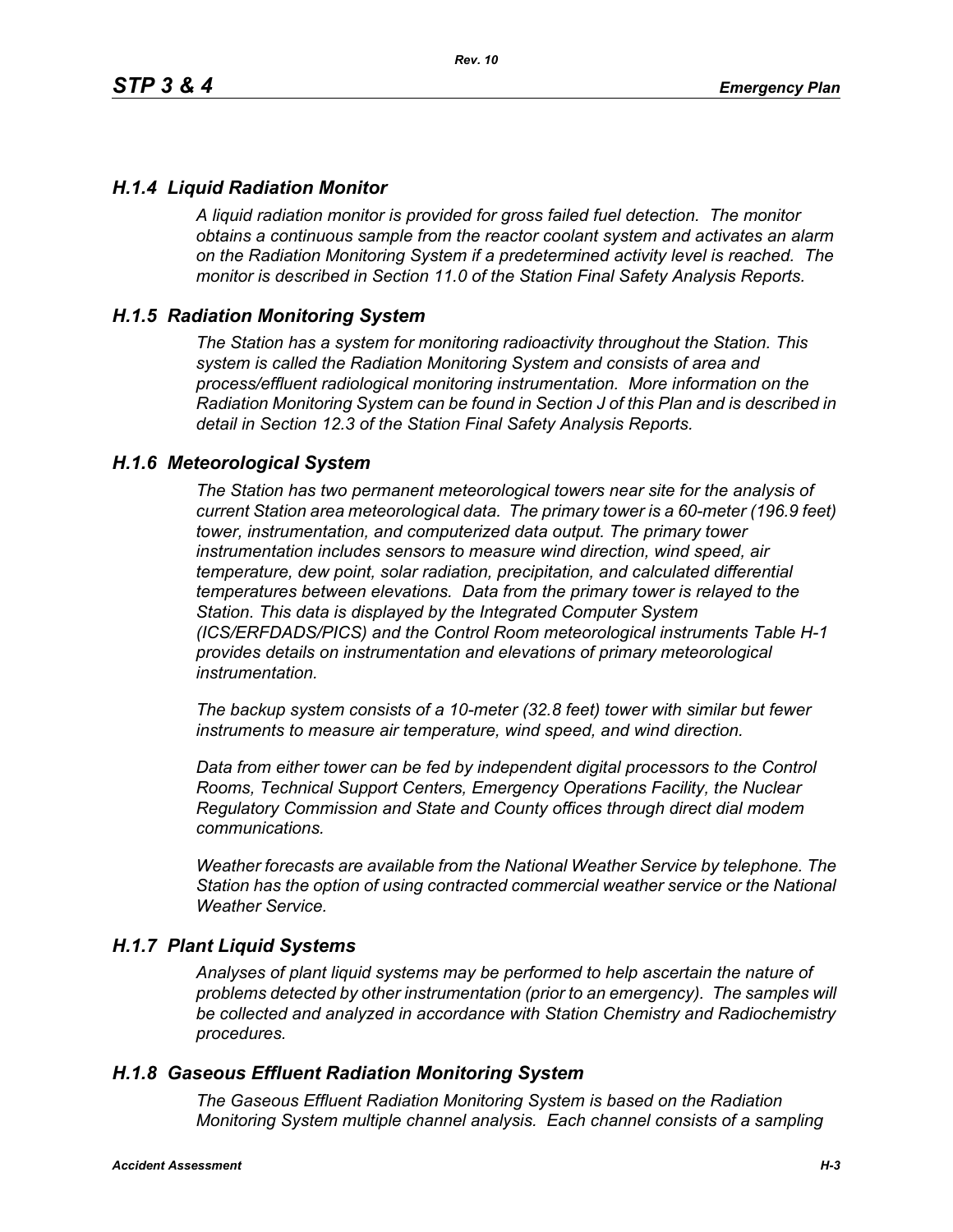*mechanism, one, two, or three chambers for particulate, iodine, and/or noble gas collection and detection, associated with auxiliary equipment and a local microprocessor. The system is capable of monitoring particulate activity and iodine and noble gas concentrations, in accident and normal ranges. Location of detectors for the process/effluent Radiation Monitoring System is provided in table form in Section 11.5 of the Station Final Safety Analysis Reports.* 

#### *H.2 Objectives of Onsite and Offsite Monitoring*

*The primary objective of the Onsite and Offsite Emergency Response Teams is to rapidly survey areas in order to determine the extent and distribution of radioactive material following an incident. The initial onsite and offsite surveys are important in the decision process since the extent and type(s) of protective actions will be based upon data reported by the survey teams.*

*Data provided to the Radiological Director from the field monitoring teams shall be compared to information supplied to the dose projection and assessment area by any Department of State Health Services teams that may be dispatched into the area. Data collected before Texas Department of Health teams are in the field shall be provided to the Department of State Health Services by the Radiological Director as soon as possible.*

*The task of each Offsite Field Team is to collect air samples and survey data so as to transmit information and results to the appropriate response center (i.e., the Control Room, Technical Support Center, and Emergency Operations Facility). 0ERP01-ZV-TP02, Offsite Field Teams provide process and procedural requirements for Offsite Field Teams. Information obtained by the Offsite Field Team is transmitted to the Offsite Field Team Supervisor as appropriate to the phase of the response, via radio contact. After the initial urgency of the post-accident situation has relaxed, subsequent surveys will be performed to obtain more information.*

*The systems and equipment described in this section and the personnel resources described in Section B and C of this Plan allow for continuous monitoring and assessment of abnormal radiological conditions.*

*Within minutes of the declaration of an emergency, monitoring of the plant systems is established to assess potential releases or the extent of an actual release and to provide guidance for appropriate protective measures. This includes the capability to deploy an Offsite Field Team. Offsite Field Teams may be deployed after declaration of an Alert or higher emergency classification with an effluent monitor indication of a higher than normal release of radioactive materials or an unmonitored release. Field monitoring data and samples shall be collected and analyzed per normal Station Radiation Protection procedures and Radiological Environmental Monitoring procedures. Data from Federal, State, and County organizations are coordinated with the Station through their representatives at the Station Emergency Operations Facility with the Radiological Director.*

*The principal early concerns are thyroid dose commitment, due to inhalation of radioactive iodines, and exposure from immersion in a cloud of radioactive noble*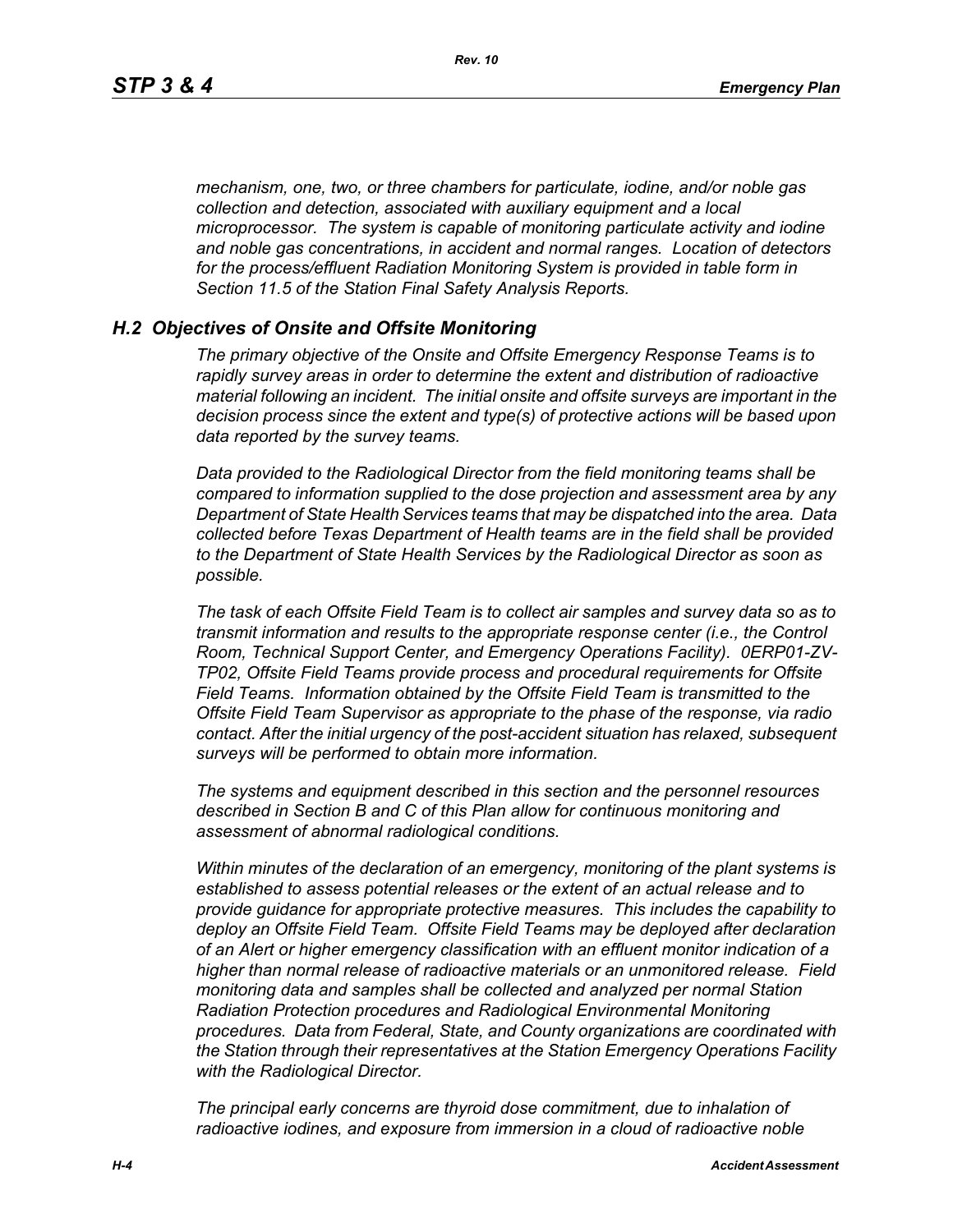*gases. Criteria for taking protective actions such as evacuation are expressed in terms of these two variables. Following this, efforts will normally be directed toward the evaluation of possible long-term exposures from ground deposition and various food chain pathways. Monitoring will continue throughout the duration of the emergency classification to allow for offsite protective action recommendation escalation, recovery or termination (with concurrence of County, State, and NRC organizations) as dictated by environmental sampling results.*

*Offsite Field Teams may be deployed to take dose rate readings and iodine concentrations in accordance with 0ERP01-ZV-TP02, Offsite Field Team. The Radiological Director will provide direct input to the Emergency Director concerning the need to make protective action recommendations to offsite agencies.* 

*Environmental radiological impact analysis is available using computerized dose assessment models or equivalent. This is more adequately detailed in Emergency Response Procedure 0ERP01-ZV-TP01, Offsite Dose Calculations.*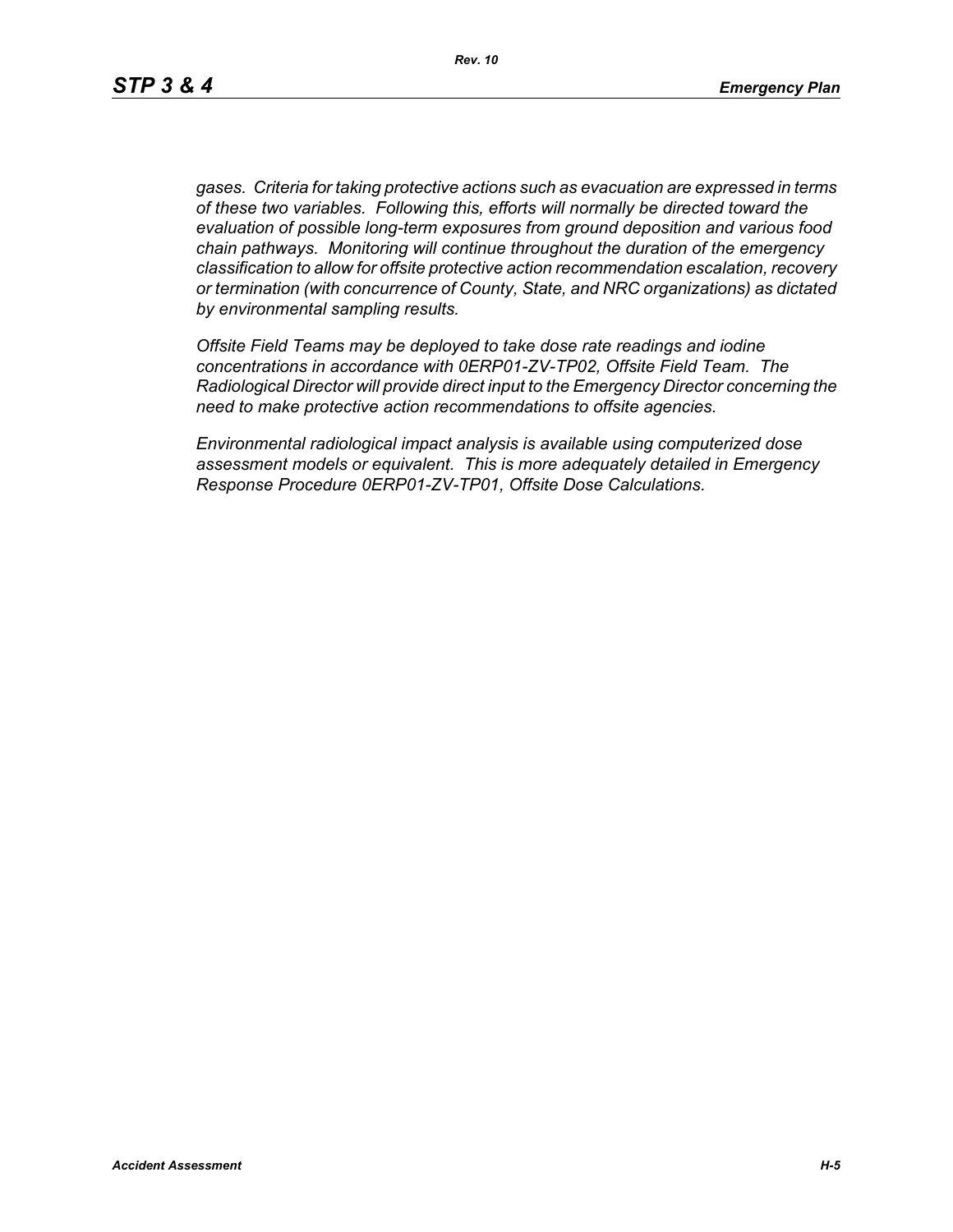# *Table H-1 Assessment Instrumentation Page 1 of 4*

*Typical Onsite Assessment Equipment and Facilities*

|    | <u>INSTRUMENT SYSTEM</u>         | <b>DESCRIPTION &amp; LOCATION</b>                                                                                                                                                        | <b>FUNCTIONAL APPLICABILITY</b>                                                                             |
|----|----------------------------------|------------------------------------------------------------------------------------------------------------------------------------------------------------------------------------------|-------------------------------------------------------------------------------------------------------------|
| 1. | <b>Meteorological Monitors</b>   |                                                                                                                                                                                          |                                                                                                             |
|    | <b>Meteorological Wind Speed</b> | Wind speed indicators located<br>on primary (60m) and backup<br>(10m) towers on northeastern<br>portion of the site                                                                      | Measures wind speed at 10m<br>and 60m above ground level                                                    |
|    | <b>Wind Direction</b>            | Wind direction indicators located<br>on primary (60m) and backup<br>(10m) towers on northeastern<br>portion of the site                                                                  | Measures wind direction at 10m<br>and 60m above ground level                                                |
|    | Temperature Differential         | Temperature sensors located on<br>primary (60m) tower and backup<br>(10m) towers on northeastern<br>portion of the site                                                                  | Measures temperature at 10m<br>and 60m above ground level for<br>computation of differential<br>temperature |
|    | Precipitation                    | Heated gage near ground level<br>at the primary tower                                                                                                                                    | Provides measurement of<br>precipitation levels                                                             |
|    | Dewpoint                         | Sensed via a dewpoint probe<br>dewpoint membrane (vapor<br>window), dewpoint cell and a<br>temperature probe sensor<br>located at 3 meters on the<br><b>Primary Meteorological Tower</b> | Provides atmospheric dewpoint<br>measurement for the site<br>environs                                       |
|    | Computer                         | Data acquisition computers at<br>primary and back up towers tied<br>to ICS/ERFDADS/PICS                                                                                                  | Provides data link for<br>meteorological information                                                        |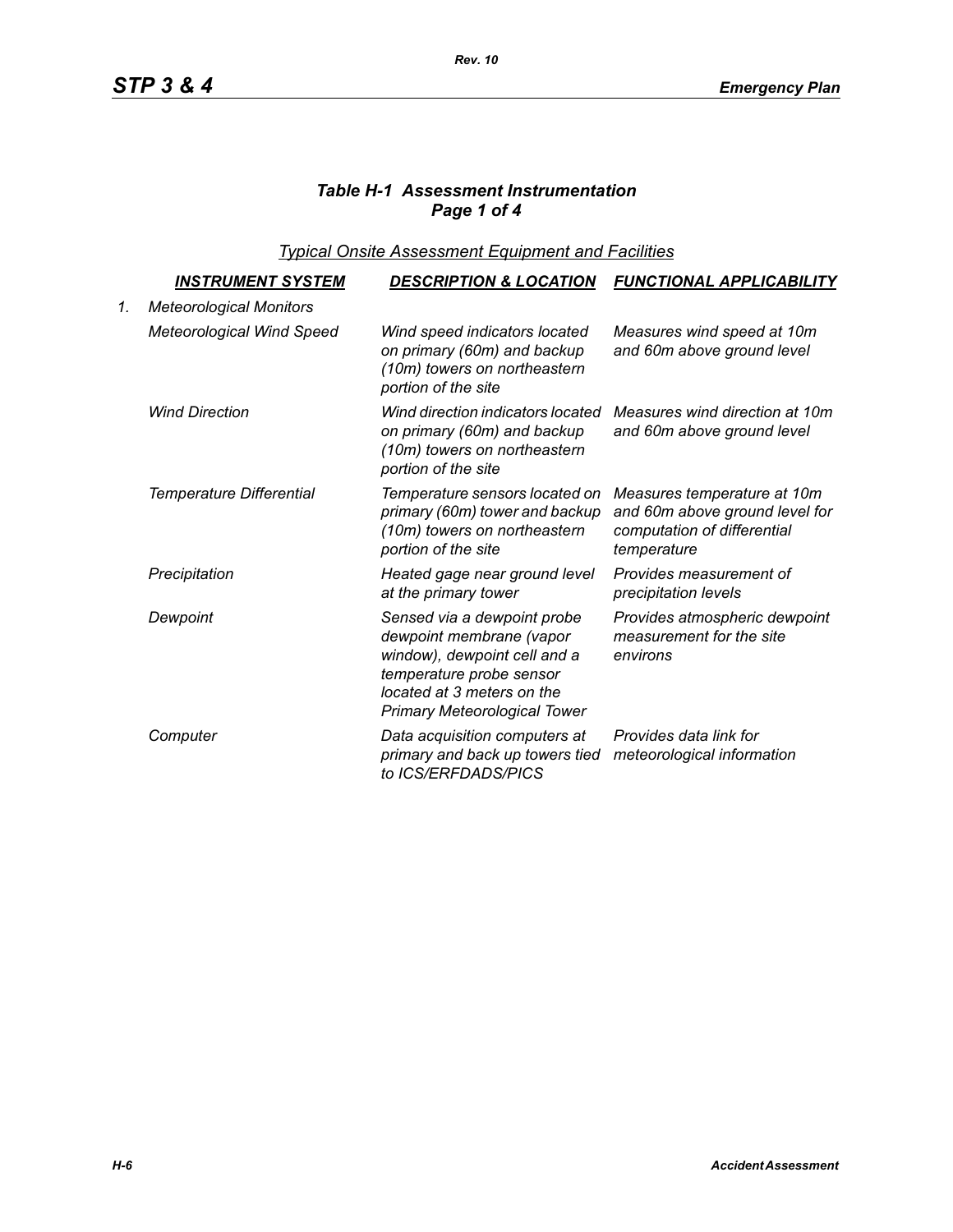# *Table H-1 Assessment Instrumentation Page 2 of 4*

*Typical Onsite Assessment Equipment and Facilities*

|                  | INSTRUMENT SYSTEM                                      | <b>DESCRIPTION &amp; LOCATION</b>                                                                                                                    | <b>FUNCTIONAL APPLICABILITY</b>                                                |  |  |
|------------------|--------------------------------------------------------|------------------------------------------------------------------------------------------------------------------------------------------------------|--------------------------------------------------------------------------------|--|--|
| $\overline{2}$ . | Seismic Monitor                                        | A triaxial accelerometer unit with<br>programmable alarm, trigger,<br>memory, recording and data<br>retrieval capabilities and<br>computer interface | Record ground and peak<br>orthogonal accelerations with<br>respect to time     |  |  |
| 3.               | <b>Radiation Monitoring System</b>                     |                                                                                                                                                      |                                                                                |  |  |
|                  | A. Area Radiation Monitoring System                    |                                                                                                                                                      |                                                                                |  |  |
|                  | <b>B. Process/Effluent Radiation Monitoring System</b> |                                                                                                                                                      |                                                                                |  |  |
| 4.               | <b>Fire Protection System</b>                          |                                                                                                                                                      |                                                                                |  |  |
|                  | A. Spot Thermal Detector                               |                                                                                                                                                      | Detect fixed temperature or rate<br>of temperature rise; activates an<br>alarm |  |  |
|                  | <b>B.Ionization Detector</b>                           |                                                                                                                                                      | Detect nonvisible smoke and<br>combustible gases; activates                    |  |  |
|                  | C. Ultraviolet Flame Detector                          |                                                                                                                                                      | Detect flame or spark; activates<br>an alarm                                   |  |  |
|                  | D. Photoelectric Detector                              |                                                                                                                                                      | Detect visible smoke; activates<br>an alarm                                    |  |  |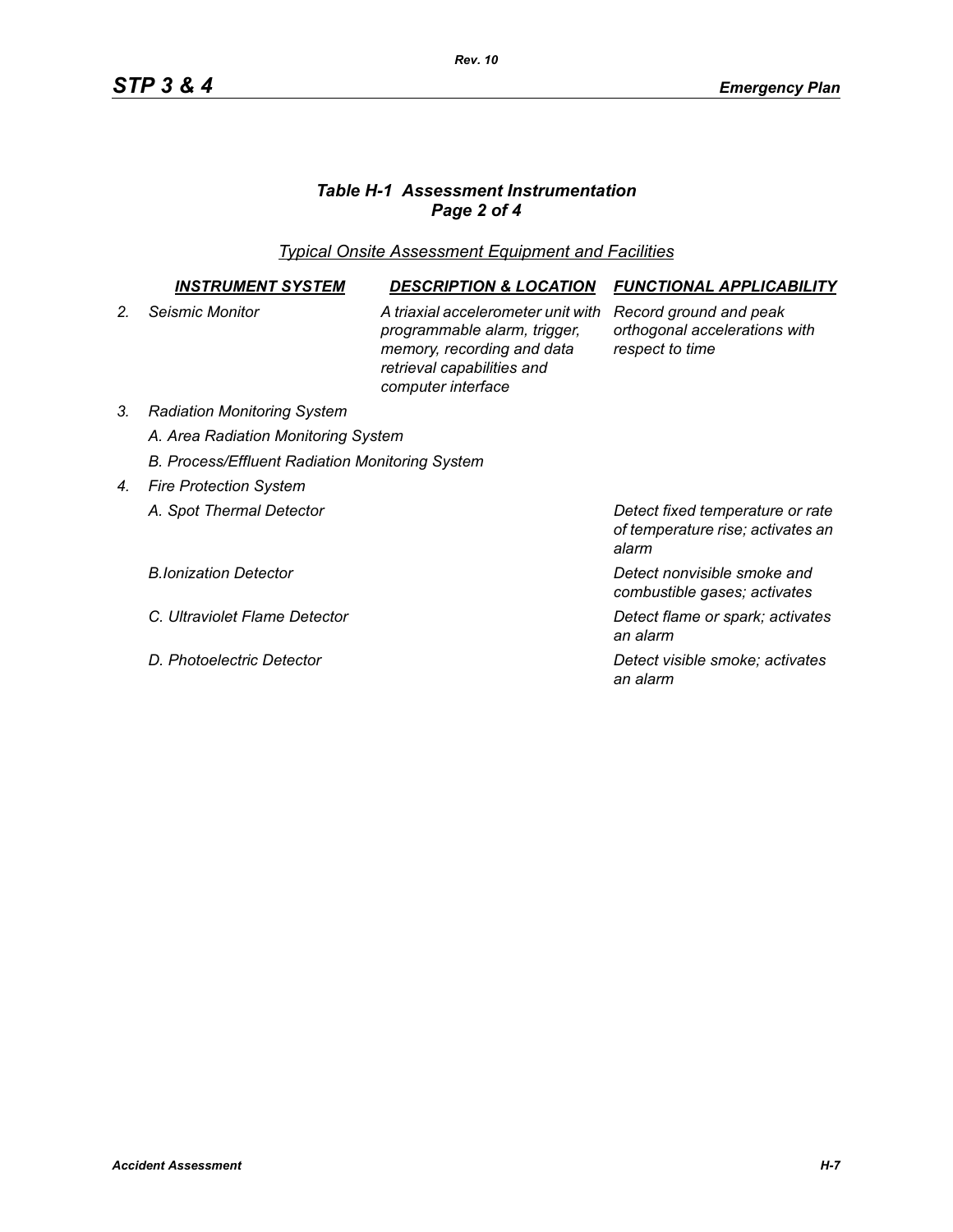## *Table H-1 Assessment Instrumentation Page 3 of 4*

*Rev. 10*

## *Typical Onsite Assessment Equipment and Facilities*

| <b>INSTRUMENT SYSTEM</b>                                                             | <b>DESCRIPTION &amp; LOCATION</b>                                       | <b>FUNCTIONAL APPLICABILITY</b>                                                                                                                                                            |
|--------------------------------------------------------------------------------------|-------------------------------------------------------------------------|--------------------------------------------------------------------------------------------------------------------------------------------------------------------------------------------|
| E. Line Type Thermal Detector                                                        |                                                                         | Sufficient heat from source<br>activates an alarm                                                                                                                                          |
| F. Fire Protection System<br>Display Unit 1 and 2 Main<br>Control Room               |                                                                         | A Cathode Ray Tube linked to<br>the unit computers provides for<br>appraisal of Fire Protection<br>System incoming alarms and<br>system actuation's in each<br>Control Room                |
| <b>G. Fire Protection System</b><br>Display Unit 3 and 4 Main<br><b>Control Room</b> |                                                                         | A video display Unit linked to the<br>unit computer system provides<br>for appraisal of Fire Protection<br><b>System incoming alarms and</b><br>system actuation's in each<br>Control Room |
| Facilities                                                                           |                                                                         |                                                                                                                                                                                            |
| A. Radiological Laboratory<br><b>Equipment and Detectors</b>                         | Chemical analysis count room of Equipped for radiological/<br>each unit | chemical analysis                                                                                                                                                                          |
| <b>B. Environmental Surveillance</b><br>Program                                      | Thermoluminescent dosimeter<br>monitoring stations                      | Measures radiation dose                                                                                                                                                                    |
|                                                                                      | Fixed air sampling stations<br>outside security fence                   | Sample particulate and<br>radioidines                                                                                                                                                      |

*5. Facilities*